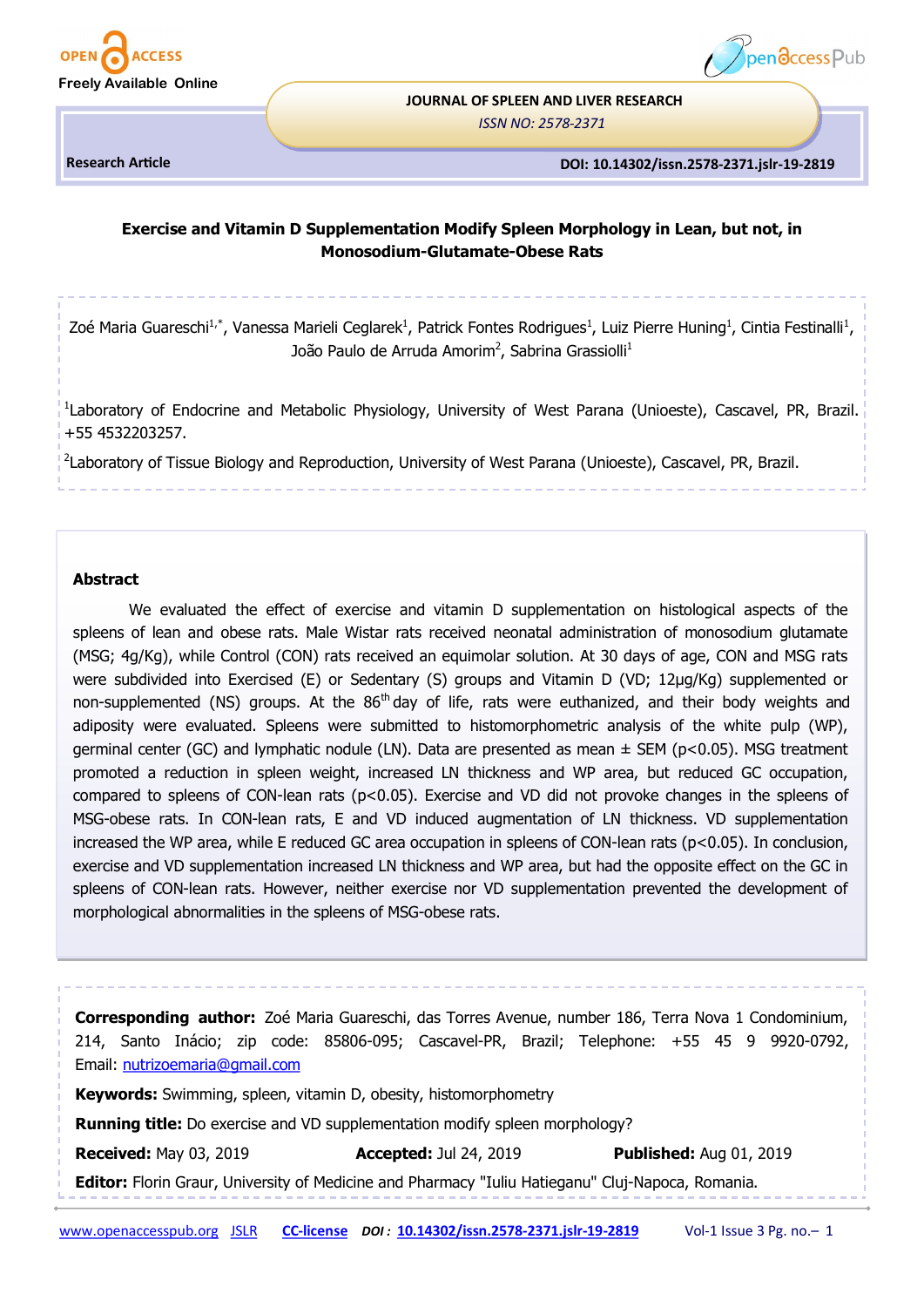

# **Introduction**

Increased spleen volume may occur in obesity, and can be considered a stable marker of inflammation, as well as of changes in the activation of splenic immune activity. In this regard, the expressions of pro inflammatory cytokines, such as, tumor necrosis factor alpha (TNF-α) and interleukin-6 (IL-6) appear to be augmented in obesity [1], while interleukin-10 (IL-10), an anti-inflammatory cytokine synthesized in the marginal zone of the spleen (B cells), appears to be reduced [2]. Thus, the bidirectional interaction between obesity and immune response disorders indicates association with splenic activity, a relationship that has only recently been recognized [3].

Obesity is also associated with vitamin deficiency, in particular, reduced vitamin D (VD) plasma status has been observed in obese subjects [4]. Insufficient plasma levels of VD are responsible for disturbances in immune responses, with consequent effects on splenic immune activity [5]. However, the exact mechanisms involved in the relationship between obesity and VD deficiency are unknown, as both conditions have direct effects on immune responses [6]. Athletes who are VD deficient and aim to improve their physical performance, as well as, invigorate their immune responses, can be benefited with VD supplementation [7] associated with exercises. As previously shown, VD-deficient-rats that received intraperitoneally VD supplementation, presented muscle protein metabolism and muscle mass improving [8], what could be positive to the exercise practice and recovery. Furthermore, VD was effective on modulating the exercise-induced muscle damage and inflammation in rats [9]. Exercise decreases the adipose tissue content and metabolic abnormalities present in obesity [6, 10] these effects may be due to sympathetic activation and the action of catecholamines (adrenaline and noradrenaline) [1]. Interestingly, the catecholamines have significant effects on immune activity, including on splenic immune response modulation [11].

In a hypothalamic model of obesity, induced by neonatal treatment with monosodium L-glutamate (MSG), neuroendocrine abnormalities such as, excessive adiposity, hyperinsulinemia, insulin resistance (IR), imbalance of autonomic activity, dyslipidemia, glucose intolerance, cardiovascular complications



and hyperleptinemia [12, 13] are associated with changes in immune function [14], including splenic dysfunction [15,16]. Interestingly, recent studies have demonstrated that VD, when administered intraperitoneally in MSG obese rats, improved immune responses and metabolic abnormalities [17,18]. Moreover, splenectomy in MSG-obese rats improves IR and reduces adiposity [16]. Thus, in the present study, we evaluated the effects of chronic VD supplementation associated with swimming training on morphological aspects of the spleen in lean and MSG obese rodents.

# **Material and Methods**

All experimental procedures were conducted with male newborn *Wistar* rats; animal protocols were approved by the Committee on Ethics in Animal Experimentation (CEUA/November,15/2015) of the State University of West of Parana. During lactation and growth, rats were maintained in adequate conditions, under controlled lighting (8:00 - 20:00h) and temperature (22  $\pm$  2°C), with free access to standard chow and water, according to the guidelines of the National Council for Control of Animal Experiments (CONCEA).

# Hypothalamic Obesity Induction

During their first five days of life, male Wistar rats received daily subcutaneous injections of monosodium glutamate (MSG) in a dose of 4 g/Kg body weight (BW), according to Olney's protocol (1969) and adapted by Grassiolli et al.  $(2007)$ <sup>[19]</sup>. During the same period, the Control (CON) rats received subcutaneous injections of equimolar sodium chlorite (NaCl) solution (1.25 g/Kg BW).

# Weaning and Experimental Design

Animals were weaned on the  $21<sup>st</sup>$  day of life. The rats from the CON ( $n=24$ ) and MSG ( $n=24$ ) groups were randomly assigned to exercised (E) or sedentary (S); vitamin D supplemented (VD) or non-supplemented (NS) groups. As such, eight experimental groups were formed ( $n = 6$  rats/group): CON-S<sub>NS</sub>: Control sedentary non-supplemented;  $CON-S<sub>VD</sub>$ : Control sedentary VD supplemented; CON-E<sub>NS</sub>: Control exercised non-supplemented; CON-E<sub>VD</sub>: Control exercised  $VD$  supplemented; MSG-S<sub>NS</sub>: MSG sedentary non-supplemented; MSG-S<sub>VD</sub>: MSG sedentary VD supplemented; MSG-E<sub>NS</sub>: MSG exercised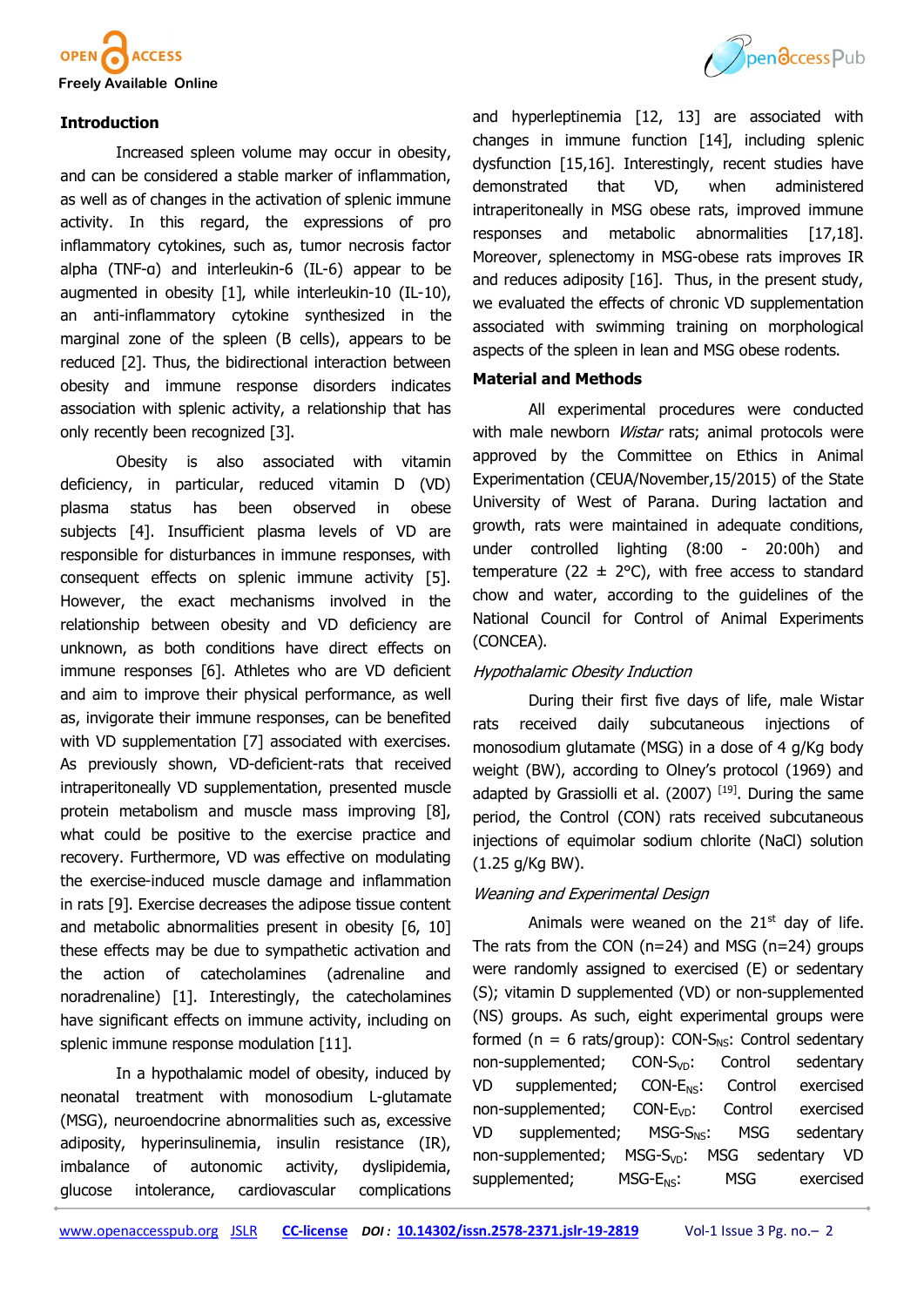

non-supplemented; MSG-E<sub>VD</sub>: MSG exercised VD supplemented.

#### Vitamin D Supplementation

From 30 to 85 days of life, VD-supplemented animals received, by gavage, the dose of 12µg of VD/Kg of BW dissolved in corn oil (vehicle) [20]. The VD was administered three times per week, between 9:00-11:00h AM. To simulate the same stress of oral supplementation, the NS groups received the same volume of vehicle but without VD, for the same period and at the same frequency as for the VD-supplemented groups.

# Swimming Protocol

Starting on the 30<sup>th</sup> day of life until de  $85<sup>th</sup>$  day of life, animals in the exercised groups were subjected to swimming training, according to a protocol established by Leite et al. (2013) [21]. Briefly, the exercised rats swam during 30 minutes in a stainless-steel tank (57 cm length X 105 cm width X 60 cm depth) with the water temperature maintained at 32±2ºC. To avoid accommodation, the animals were loaded with 5% of their body weight tied to their tails. Swimming was conducted in the afternoon period, after which the rats were dried and returned to their cages. Sedentary (S) animals did not swim at any time during the experiment.

#### Biometric Parameters

The animals were euthanized at 88 days old and at 48 hours after the last swimming training session and VD supplementation and their final BW was registered. To evaluate the efficiency of neonatal treatment with MSG for inducing obesity in rats, white adipose tissue (WAT) from perirenal fat depot was collected and weighed.

# Spleen Histology

Following euthanasia, the spleen was collected, cleaned, weighed and immediately transferred to histological fixation solution (ALFAC; 70% alcohol; 37-40% formalin and glacial acetic acid) for 24h, after which the sample was maintained in 70% alcohol. Subsequently, the spleen samples were dehydrated in graded solutions of alcohol (70, 80, 90 and 100%), cleared with xylene and embedded in paraffin (Sigma-Aldrich, MO, USA). The tissues were sectioned into 5-µM semi-serial slices using a Reichert Jung rotary



microtome (Leica RM 2025 Microsystems Inc., Wetzlar, Germany) and Hematoxylin and Eosin (H&E) staining. Five microscopic fields per section and three sections per animal (6 rats per group) were analyzed. Stained preparations were photographed (40x objective, 500μm scale) with a photomicroscope (OLYMPUS BX60) coupled to a camera (OLYMPUS DP71) and images were analyzed using Image J software (Bethesda, MD, USA), available from the NIH site (http://rsb.info.nih.gov/ij). Images were evaluated for; the number of white pulps (WP) per field, the lymphatic node (LN) thickness, as well as the germinal center (GC) area in the WP. The LN was determined as the average of the largest and smallest measurements of LN thickness. The percentage (%) of occupation of the GC, in relation to the total WP area, was also calculated. Manually augmented photomicrographs depict representative images of the WP for each group.

#### Statistical Analysis

Data are presented as mean  $\pm$  standard error mean (SEM). Student's t test was used to analyze the ability of neonatal MSG treatment to induce obesity in animals, where (p<0.05) was considered to be statistically significant. The effect of VD supplementation, associated or not with swimming training, was evaluated in CON lean rats and MSG-treated rats, separately, using Two-way ANOVA. When F values were significantly different the Tukey post-test (p<0.05), was applied. Statistical analyses were conducted using Prism for Macintosh, version 5.0 (Graphpad Software, San Diego, CA, USA).

# **Results**

#### Adiposity and Spleen Histology in MSG-obese Rats:

Animals submitted to MSG treatment presented a reduction in BW (26.98%) and higher perirenal fat content (59.09%), in relation to CON lean animals. Moreover, the total spleen weight of the MSG rats was lower (18.75%), in comparison to that of CON lean rats (p<0.05) (Table 1). After the histological analysis of the stained spleen sections, no differences were observed in the number of WP and the GC area, when comparing the spleens of CON and MSG-treated rats. However, the spleens of MSG-treated rats presented an increase of WP area  $(27.01\%; p = 0.0213)$  and augmented (43.91%;  $p = < 0.0001$ ) thickness of the LN, in relation to the spleens of CON rats. In contrast, the spleens of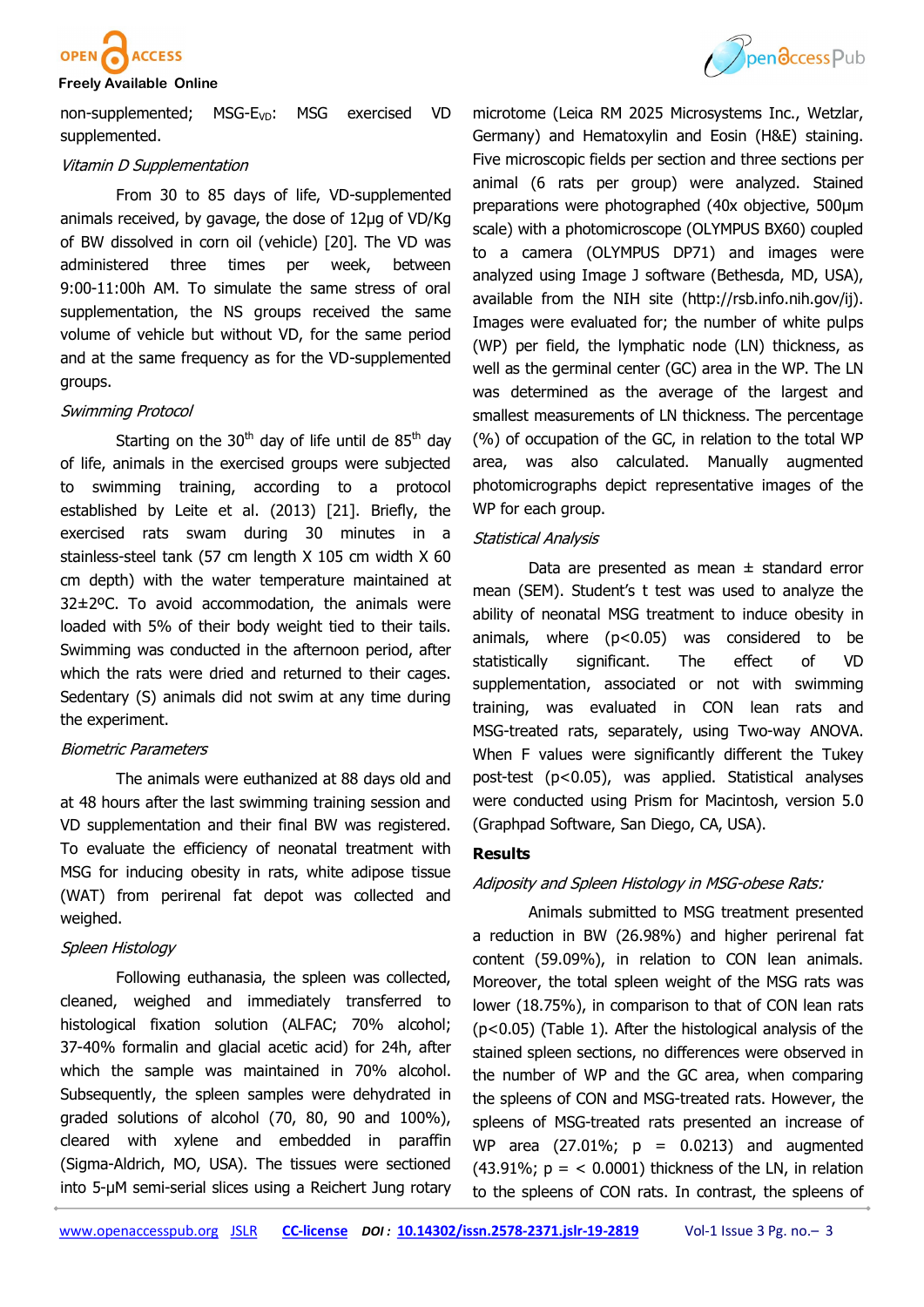



| Table 1. Effect of neonatal MSG treatment on anthropometric parameters.                                                      |                   |                    |  |  |  |  |
|------------------------------------------------------------------------------------------------------------------------------|-------------------|--------------------|--|--|--|--|
|                                                                                                                              | $CON(n=10)$       | $MSG(n=10)$        |  |  |  |  |
| Body weight (g)                                                                                                              | $335.80 \pm 7.00$ | $245.20 \pm 8.62*$ |  |  |  |  |
| Perirenal Fat (g/100g BW)                                                                                                    | $0.22 \pm 0.01$   | $0.35 \pm 0.04*$   |  |  |  |  |
| Spleen weight (g/100g BW)                                                                                                    | $0.16 \pm 0.00$   | $0.13 \pm 0.01*$   |  |  |  |  |
| Data are mean $\pm$ SEM. Student's t test ( $p < 0.05$ ). CON: control and MSG: monosodium<br>glutamate ( $n=10$ per group). |                   |                    |  |  |  |  |

MSG-treated rats presented a reduced GC occupation  $(20.96\%; p = 0.0062)$ , in comparison to the spleens of CON rats (Figures 1.a - f).

Effects of Chronic VD Supplementation and Exercise on Adiposity and Spleen Histology from Lean Control Rats:

As presented in Table 2, the VD supplementation significantly modified BW  $(F_{1,53}$  = 8.488;  $p = 0.0052$ ), as well as fat content ( $F_{1,54} = 7.779$ ;  $p = 0.0073$ ), in CON rats. Thus, the CON-S<sub>VD</sub> rats presented higher (11.05%) BW, in comparison to CON-E<sub>NS</sub> animals ( $p$ <0.05). The perirenal fat depot in CON-S<sub>VD</sub> animals was heavier than those of the three other CON groups, demonstrating a direct effect of VD supplementation ( $F_{1,54}$  = 7.779; p = 0.007). In contrast, exercise reduced fat aggregation  $(F_{1,54} = 5.063)$ ;  $p = 0.0285$ ) in CON rats: Animals from the CON- $E_{NS}$ group presented lower perirenal fat depot (42.20%;  $p= 0.0285$ ) weights, in relation to those of the CON-S<sub>VD</sub> rats. Importantly, VD supplementation modulated the total spleen weight in the CON groups ( $F_{1,51} = 6.061$ ;  $p = 0.017$ ; however, no differences in the mean values were observed among the groups in the post test.

Neither VD supplementation nor exercise significantly altered WP number in the spleens of CON rats (Figures 2.a - b). However, VD supplementation alone altered the total area of the WP ( $F_{1,18} = 5.336$ ;  $p = 0.0330$ , where the spleens of CON-S<sub>VD</sub> rats presented a larger WP area (36.44%), compared to those of the CON-S<sub>NS</sub> rats ( $p$ <0.05). Moreover, the WP area was also influenced by the combination of VD supplementation and exercise  $(F_{1,18} = 13.30)$ ;  $p = 0.0018$ ; the mean WP area of the spleens of

CON- $E_{VD}$  rats was 18.49% larger than the mean WP area of spleens from CON-S<sub>VD</sub> rats (Figure 2.c;  $p < 0.05$ ). Exercise practice influenced LN thickness ( $F_{1,18} = 5.791$ ;  $p = 0.0271$ ), where CON-E<sub>NS</sub> rats presented a thicker LN  $(31.28%)$  than CON-S<sub>NS</sub> rats. Additionally, the combination of exercise and VD supplementation affected LN thickness  $(F_{1,18} = 12.61; p = 0.0023);$ animals from the CON-S<sub>VD</sub> and CON-E<sub>VD</sub> groups presented larger LN (28.35% and 22.29%, respectively) than that of the CON-S<sub>NS</sub> rats (Figure 2.d). The GC percentage was affected by exercise  $(F_{1,18} = 17.58; p = 0.0005)$ , where the spleens of the  $CONF_{NS}$  and  $CONF_{VD}$  groups presented lower percentages of GC occupation (21.06% and 19.11%, respectively), in relation to that of the spleens of the CON-S<sub>NS</sub> group (Figures 2.e - f).

# Effects of Chronic VD Supplementation and Exercise on Adiposity and Spleen Histology from MSG-Treated Rats:

Table 3 depicts the effects of chronic VD supplementation, in association or not with exercise, on the biometric parameters of MSG-obese rats. Neither VD supplementation nor exercise significantly influenced BW or perirenal fat pad weight in the MSG-obese rats (p>0.05). In contrast, VD supplementation alone altered spleen weight ( $F_{1,58} = 7.704$ ; p = 0.0074); however, no differences were observed among mean values in the post test.

The histological analysis of the stained spleen sections from MSG obese rats (Figure 3.a) showed statistical differences with regard to the total WP area (Figure 3.c), which was affected by exercise practice alone (F<sub>1,17</sub> = 7.660;  $p = 0.0132$ ). The association of VD supplementation and exercise  $(F_{1,17} = 7.969)$ ;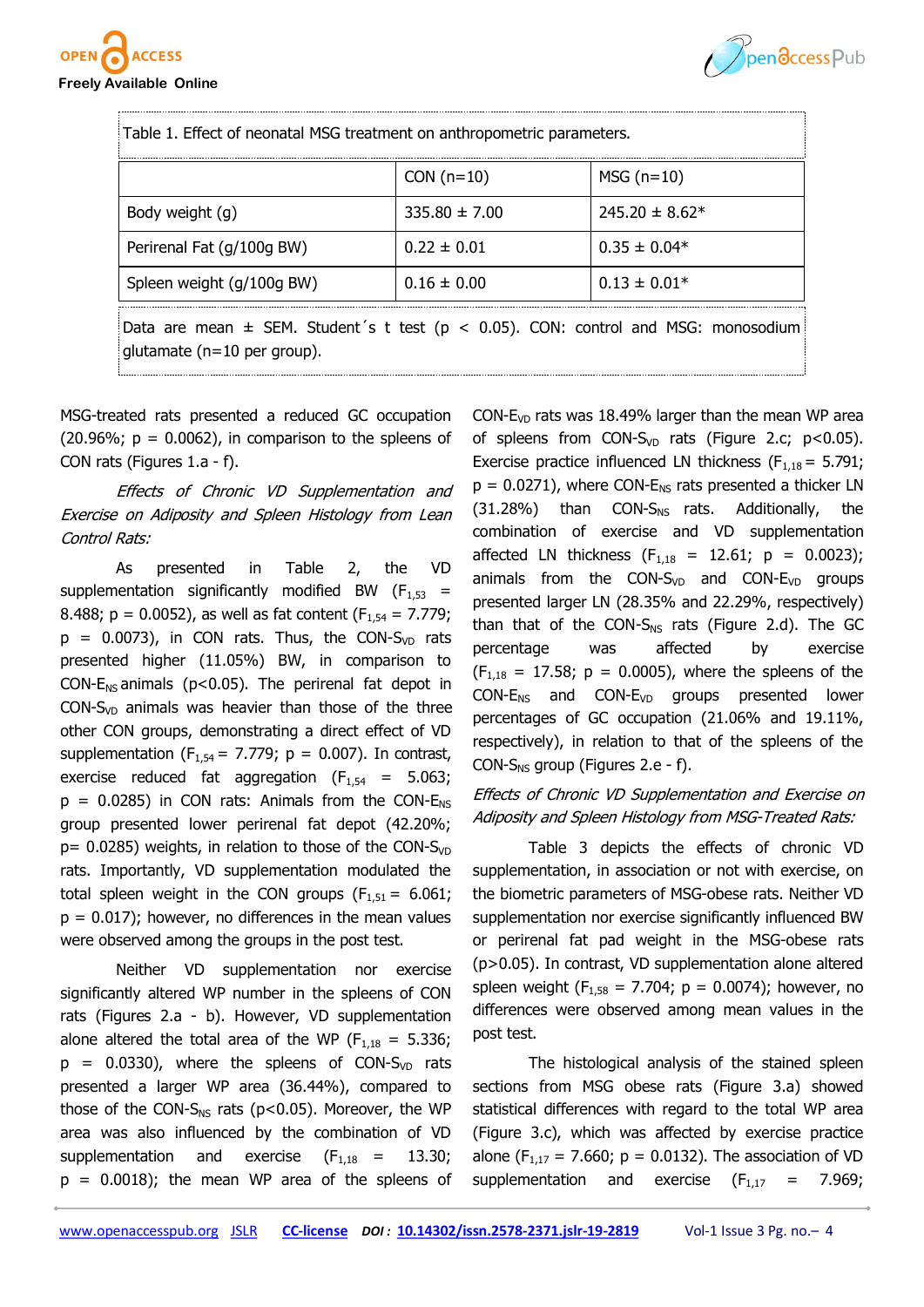



Table 2. Effects of chronic VD supplementation, associated or not with exercise, on biometric parameters of control lean rats on the  $88<sup>th</sup>$  day of life.

|                              | CON-              | CON-                         | CON-                | CON-             |         |       |       |
|------------------------------|-------------------|------------------------------|---------------------|------------------|---------|-------|-------|
|                              | $S_{NS}$          | $S_{VD}$                     | $E_{NS}$            | $E_{VD}$         |         |       |       |
|                              |                   |                              |                     |                  | p-value |       |       |
|                              |                   |                              |                     |                  | VD      | Е     |       |
| <b>BW</b><br>(g)             | $335.80 \pm 7.00$ | $351.64 \pm 5.60^{\circ}$    | $316.58 \pm 6.66^b$ | 345.15±10.86     | 0.005   | 0.097 | 0.407 |
| Perirenal Fat<br>(g/100g BW) | $0.22 \pm 0.01$   | $0.28 \pm 0.02$ <sup>c</sup> | $0.16 \pm 0.01^b$   | $0.23 \pm 0.02$  | 0.007   | 0.028 | 0.883 |
| Spleen<br>(g/100g BW)        | $0.168 \pm 0.00$  | $0.153 \pm 0.00$             | $0.166 \pm 0.00$    | $0.155 \pm 0.00$ | 0.017   | 0.937 | 0.729 |

Values represent means  $\pm$  SEM; n = 10 - 15 rats per group. Two-way ANOVA, followed by Tukey's post-test (p< 0.05; VD: vitamin D; E: Exercise and I: Interaction VD x E). Different letters on the same line represent statistical differences between groups. CON- $S_{NS}$ : control sedentary, non- supplemented;  $CON-S<sub>VD</sub>: control sedentary, supplemented with VD; CON-E<sub>NS</sub>: control exercised, non-supplemented;$ CON-E<sub>VD</sub>: control exercised, supplemented with VD. (a) CON-S<sub>NS</sub>; (b) CON-S<sub>VD</sub>; (c) CON-E<sub>NS</sub> and (d) CON-E<sub>VD</sub>.

Table 3. Effects of chronic VD supplementation, associated or not with exercise, on biometric parameters of MSG-obese rats on the 88th day of life.

|                                | MSG-            | MSG-            | MSG-            | MSG-            |         |       |       |
|--------------------------------|-----------------|-----------------|-----------------|-----------------|---------|-------|-------|
|                                | $S_{NS}$        | $S_{VD}$        | $E_{NS}$        | $E_{VD}$        |         |       |       |
|                                |                 |                 |                 |                 | p-value |       |       |
|                                |                 |                 |                 |                 | VD      | E     | I     |
| <b>BW</b><br>(g)               | 245.21±8.62     | 249.06±7.83     | 247.00±13.29    | 222.09±7.73     | 0.259   | 0.178 | 0.125 |
| Perirenal Fat<br>$(g/100g$ BW) | $0.35 \pm 0.04$ | $0.35 \pm 0.04$ | $0.29 \pm 0.02$ | $0.34 \pm 0.03$ | 0.573   | 0.373 | 0.448 |
| Spleen<br>$(g/100g$ BW)        | $0.15 \pm 0.01$ | $0.13 \pm 0.00$ | $0.15 \pm 0.00$ | $0.12 \pm 0.00$ | 0.007   | 0.462 | 0.897 |

Values represent means  $\pm$  SEM; n = 10 – 15 rats per group. Two-way ANOVA, followed by Tukey's post-test ( $p$ < 0.05; VD: vitamin D; E: Exercise and I: Interaction VD x E). Different letters on the same line represent statistical differences between groups. MSG- $S_{NS}$ : sedentary monosodium glutamate-obese, non-supplemented; MSG-S<sub>VD</sub>: sedentary monosodium glutamate obese, supplemented with VD; MSG-E<sub>NS</sub>: exercised monosodium glutamate obese, non-supplemented; MSG- $E_{VD}$ : exercised monosodium glutamate obese, supplemented with VD.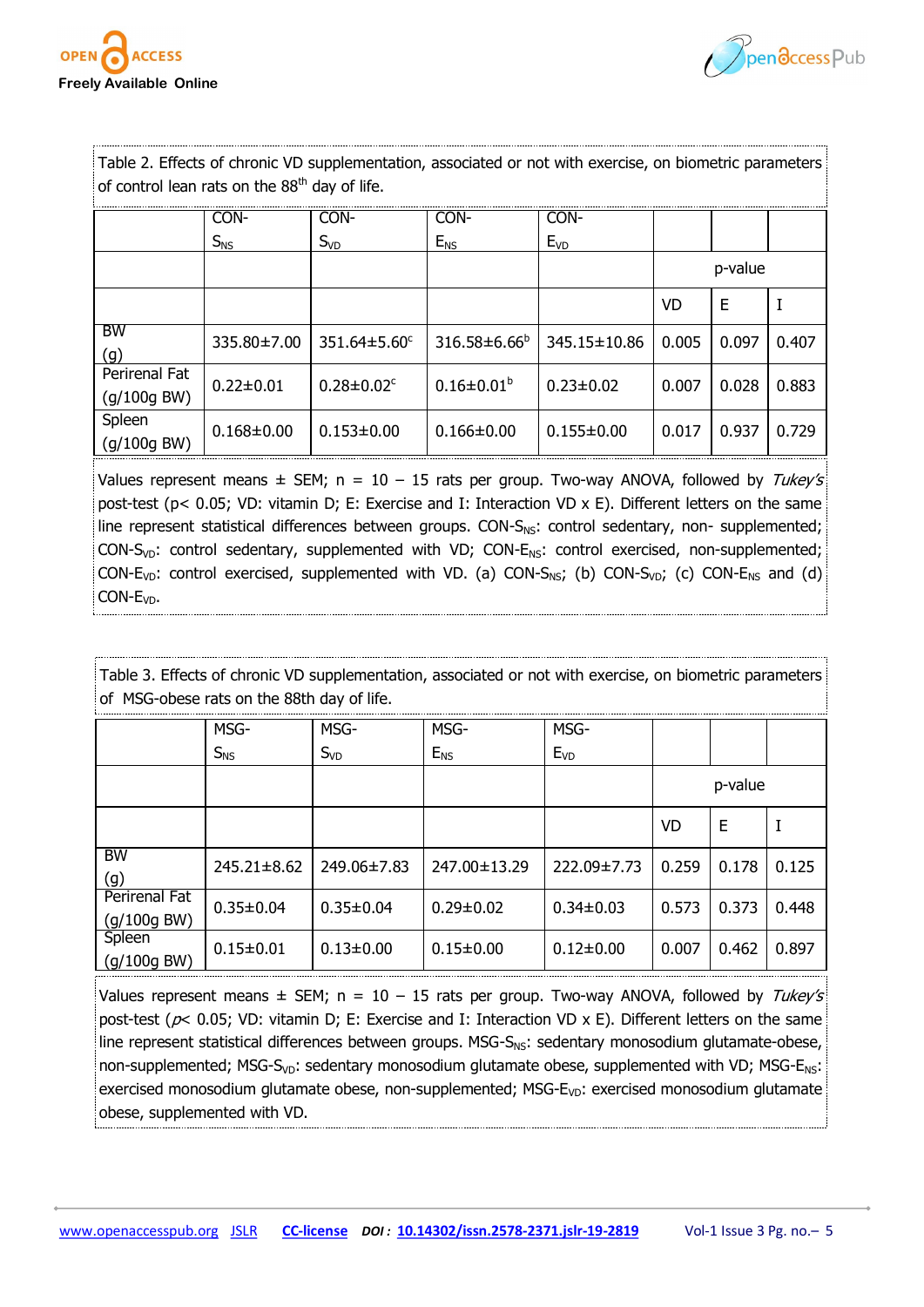





Figure 1. Effect of chronic VD supplementation, associated or not with exercise, on histological aspects of the spleens of lean and MSG-obese rats.

Representative photographs (1.a) of spleen, stained with H&E; magnification (4x); 500µm scale. Images used are described in the methods. White pulp (WP) of spleen consists of a lymphatic node (LN) and its germinal center (GC). Black arrow indicates GC; dashed arrow indicates LN. Graphs present the mean±SEM of WP proliferation (1.b); GC area (1.c); LN thickness (1.d); WP total area (1.e) and GC occupation (%) (1.f) in spleen. The symbol "\*" above the bars represents statistical difference by Student's t test ( $p < 0.05$ ); n = 6 rats by group. CON: control; MSG: monosodium glutamate.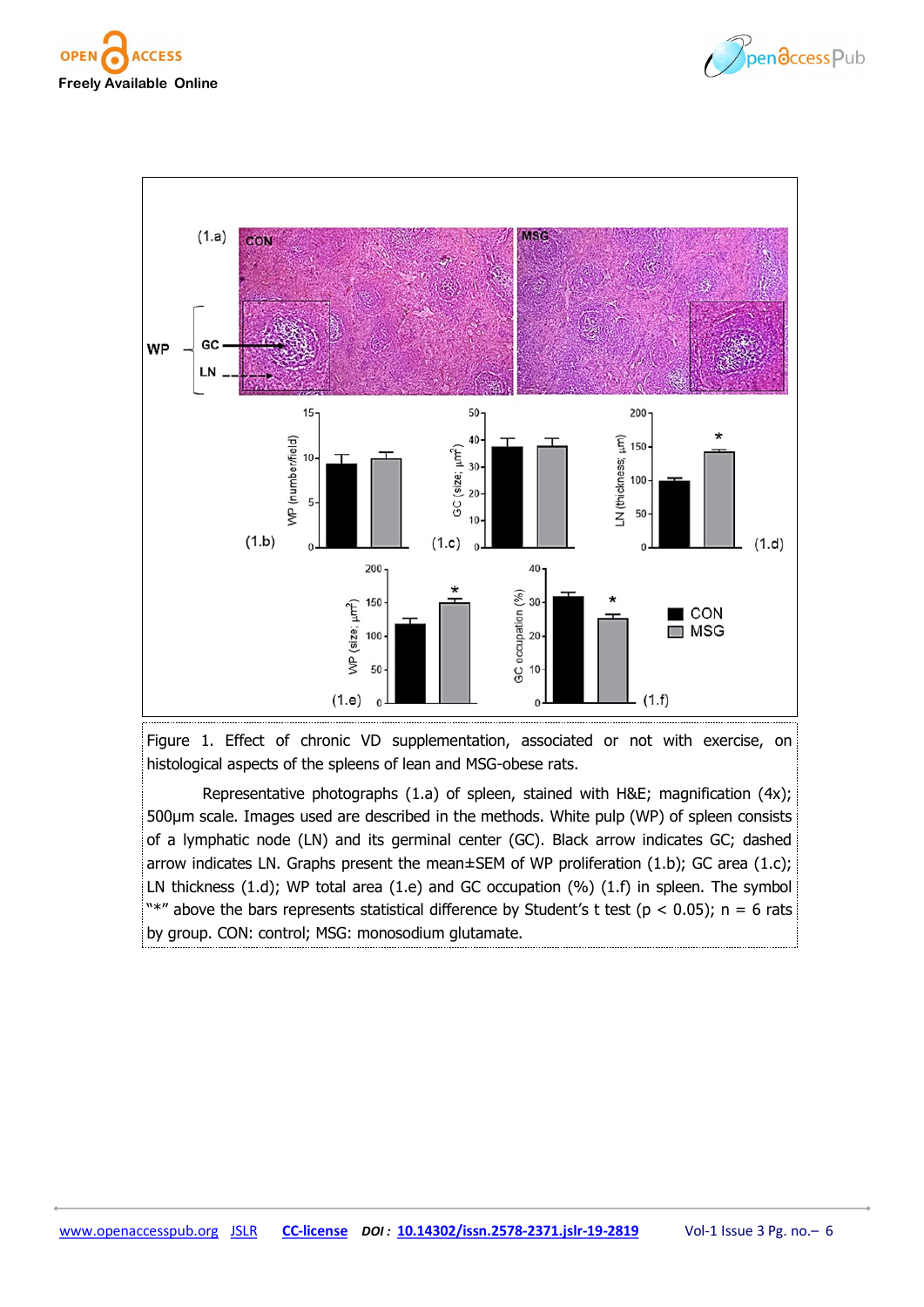





Figure 2. Effect of chronic VD supplementation, associated or not with exercise, on histological aspects of the spleen of lean rats.

Representative photographs (2.a) of spleens, stained with H&E; magnification (4x); 500µm scale. Images used are described in the methods. White pulp (WP) of spleen consists of a lymphatic node (LN) and its germinal center (GC). Black arrow indicates the GC; dashed arrow indicates LN. Graphs present the mean±SEM of WP proliferation (2.b); WP total area (2.c); LN thickness (2.d); GC area (2.e) and GC occupation (%) (2.f) in spleen. The letters above the bars represent statistical difference by two-way Anova with Tukey's post-test (p < 0.05);  $n = 6$ . CON-S<sub>NS</sub>: sedentary control, non-supplemented; CON-S<sub>VD</sub>: sedentary control, supplemented with VD; CON- $E_{NS}$ : exercised control, non-supplemented; CON- $E_{VD}$ : exercised control, supplemented with VD. (a) CON-S<sub>NS</sub>; (b) CON-S<sub>VD</sub>; (c) CON-E<sub>NS</sub> and (d) CON-E<sub>VD.</sub>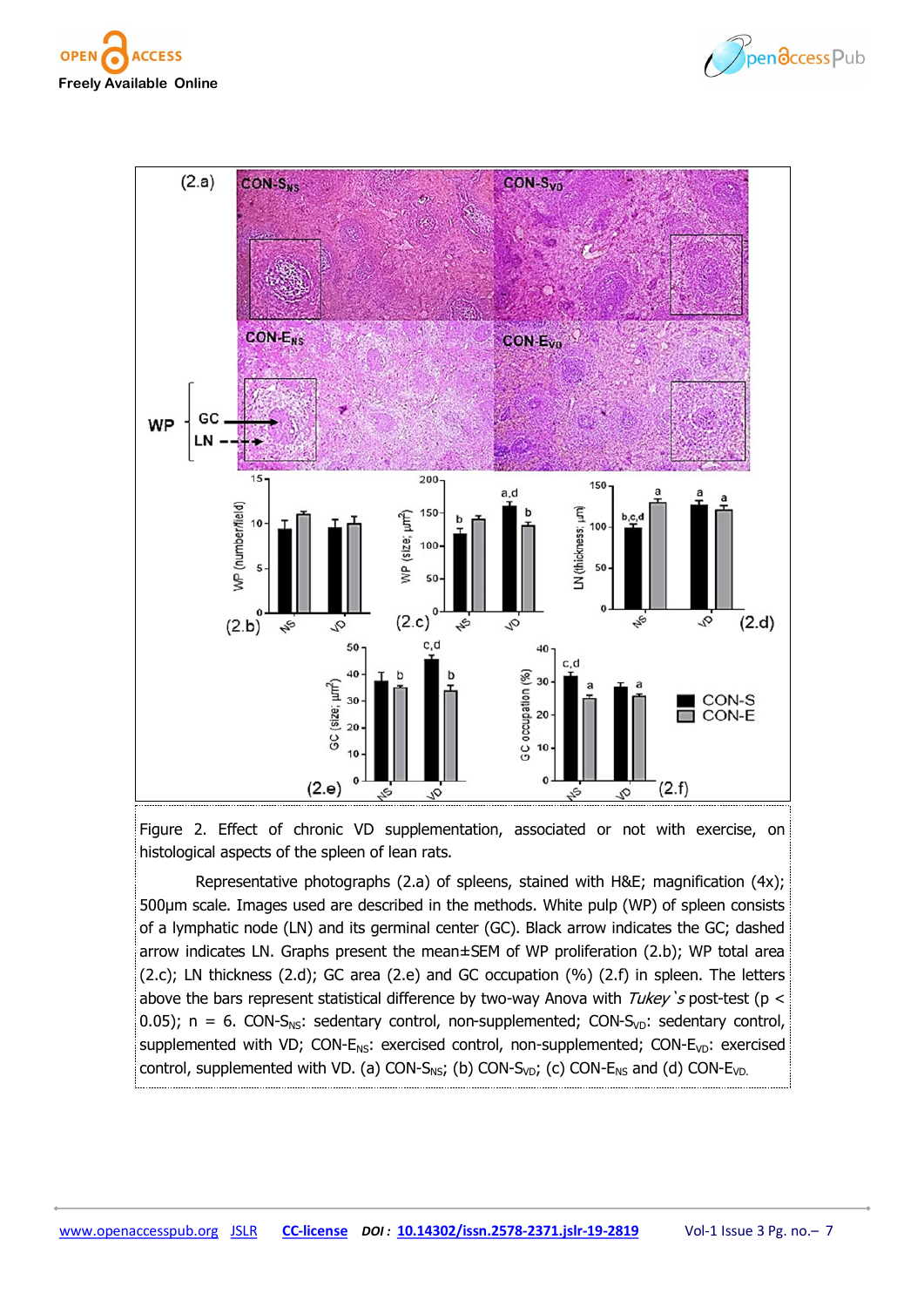





Figure 3. Effect of chronic VD supplementation, associated or not with exercise, on histological aspects of the spleen of MSG obese-rats.

Representative photographs (3.a) of spleens, stained with H&E; magnification (4x); 500µm scale. Images used are described in Methods. White pulp (WP) of spleen consists of a lymphatic node (LN) and its germinal center (GC). Black arrow indicates the GC; dashed arrow indicates LN. Graphs present the mean±SEM of WP proliferation (3.b); WP total area (3.c); LN thickness (3.d) and GC area (3.e) and GC occupation (%) (3.e) in the spleen. The letters above the bars represent statistical difference by two-way ANOVA with  $Tukey$ 's post -test ( $p < 0.05$ ). MSG-S<sub>NS</sub>: sedentary monosodium glutamate, non-supplemented; MSG-S<sub>VD</sub>: sedentary monosodium glutamate, supplemented with VD;  $MSG-E<sub>VD</sub>$ : exercised monosodium glutamate, supplemented with VD; MSG-E<sub>NS</sub>: exercised monosodium glutamate, non-supplemented. (a) MSG-S<sub>NS</sub>; (b) MSG-S<sub>VD</sub>; (c) MSG-E<sub>NS</sub> and (d) MSG-E<sub>VD.</sub>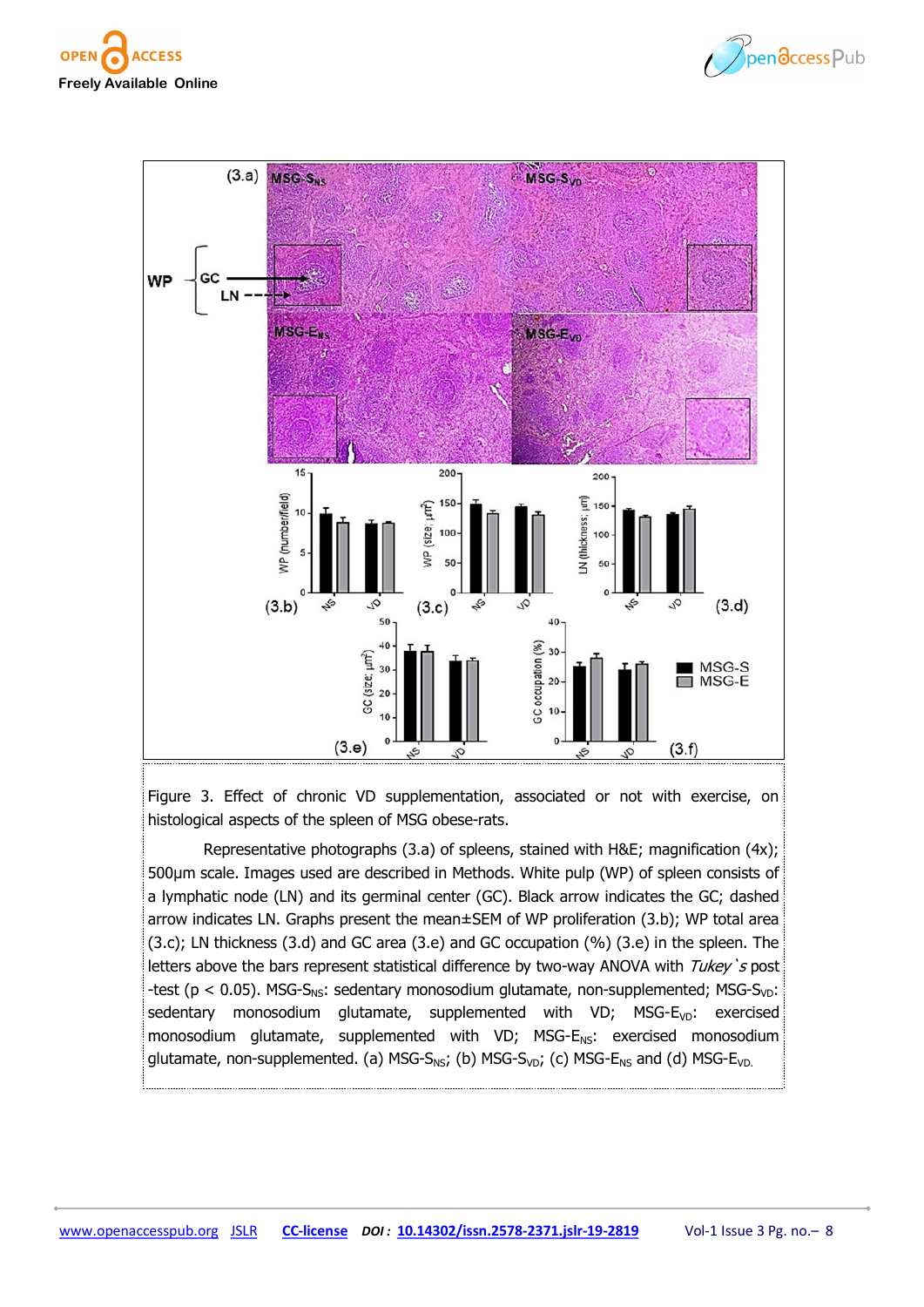



 $p = 0.0117$ ) altered LN thickness (Figure 3.d) in MSG-rat spleens; however, significant statistical differences were not found for the mean values of total WP area and LN thickness measurements in the post-test. Furthermore, no significant differences were observed for the parameters; number of WP, GC area and GC proliferation (Figures 3.b; e - f).

# **Discussion**

Neonatal MSG administration induces hypothalamic lesions, resulting in dysfunctions in the autonomic nervous system (ANS) and endocrine abnormalities, promoting obesity without any alteration in food intake [22, 23]. In the present study, as previously demonstrated in the literature [17, 23], MSG-treated rats demonstrated higher WAT accumulation and reduced BW, in relation to CON lean rats.

The rats treated with MSG present an altered inflammatory profile and IR [20,23]. The role of the spleen in this disorder is exemplified by the fact that splenectomy in MSG-treated rats improves obesity and IR, without modifying plasma inflammatory cytokines [16]. About the spleen, is a secondary lymphoid organ responsible for immune surveillance against blood-circulating pathogens and the WP is a splenic region rich in lymphocytes T and B [25]. Thus, we observed that the spleens of MSG-treated rats demonstrated a reduced weight, accordingly to previously findings [25,26]. Additionally, were verified alterations in splenic morphology in spleen of MSG-rats, such as increased WP area, reduced occupation of GC and augmented thickness of LN, in relation to the spleen of CON lean rats. However, other studies have shown that the MSG-treated rats had atrophy of the WP, absence of GC and abundance of hemosiderophages in the spleen, these data are different from our findings [26, 27]. Moreover, these authors also observed high presence of cell elements of hematopoiesis, especially megakaryocytes in the red pulp (RP) and large congested blood vessels with thick walls in spleen of MSG-treated rats [26,27]. In addition, was found a decrease in CD3+ T-lymphocyte number in the splenic tissue of MSG-treated rats, besides an unclear differentiation between the RP and WP zones, and a reduction in LN size [27]. In contrast, in the present study we observed augmented thickness of LN in

MSG-treated rats, in relation to spleens from CON-lean rats.

Obesity is associated with an imbalance between pro and anti-inflammatory cytokines [1]. IL-10 is an important anti-inflammatory cytokine, where the spleen is responsible for approximately 30% of circulating IL-10 levels [2]. Both subcutaneously-administered MSG and oral MSG administration appear to induce a reduction in plasma IL-10, suggesting that this agent is able to provoke splenic hypo-function and atrophy [14, 28]. However, is important to recognize that subcutaneous MSG administration induces hormonal alterations, such as, absence of the growth hormone releasing hormone (GHRH) and growth hormone (GH), as well as high cortisol levels [29]. As mentioned by Dorshkind and Horseman (2000) [30], the immunomodulatory properties of GH result from its ability to counteract the negative effects mediated by stress-induced glucocorticoids upon the immune system. In addition, severe somatotrophy deficiency of Ghrh−/− mice essentially affects the spleen and the B compartment of the adaptive immune system, inducing reduced spleen size amongst other effects [31]. Taken together, these data show that neonatal subcutaneous MSG administration can exert, direct and indirect immunotoxic effects on the spleen.

The effects of VD on the immune system are well established [32], with VD deficiency playing a role in several immunological diseases [33]. Additionally, VD supplementation appears to improve glucose tolerance, insulin sensibility and dyslipidemia in obese subjects [18]. We have recently confirmed that oral VD supplementation is able to improve IR and dyslipidemia in MSG-obese rats without affecting adiposity [34]. However, in CON lean animals, VD appeared to elevate fat aggregation, especially in relation to exercised rats. The impact of VD on WAT has demonstrated contradictory results. For example, in high fat diet (HFD) obese mice, VD supplementation reduced WAT, but in isolated 3T3-L1 adipocytes, VD has been reported to stimulate adipogenesis [35, 36]. Moreover, VDR-/- mice have reduced WAT content [37]. In contrast, exercise reduced WAT in lean rats; an effect that was not observed in MSG, suggesting that obese rats present a lower lipolytic response to exercise. Accordingly, neonatal MSG treatment has been shown to alter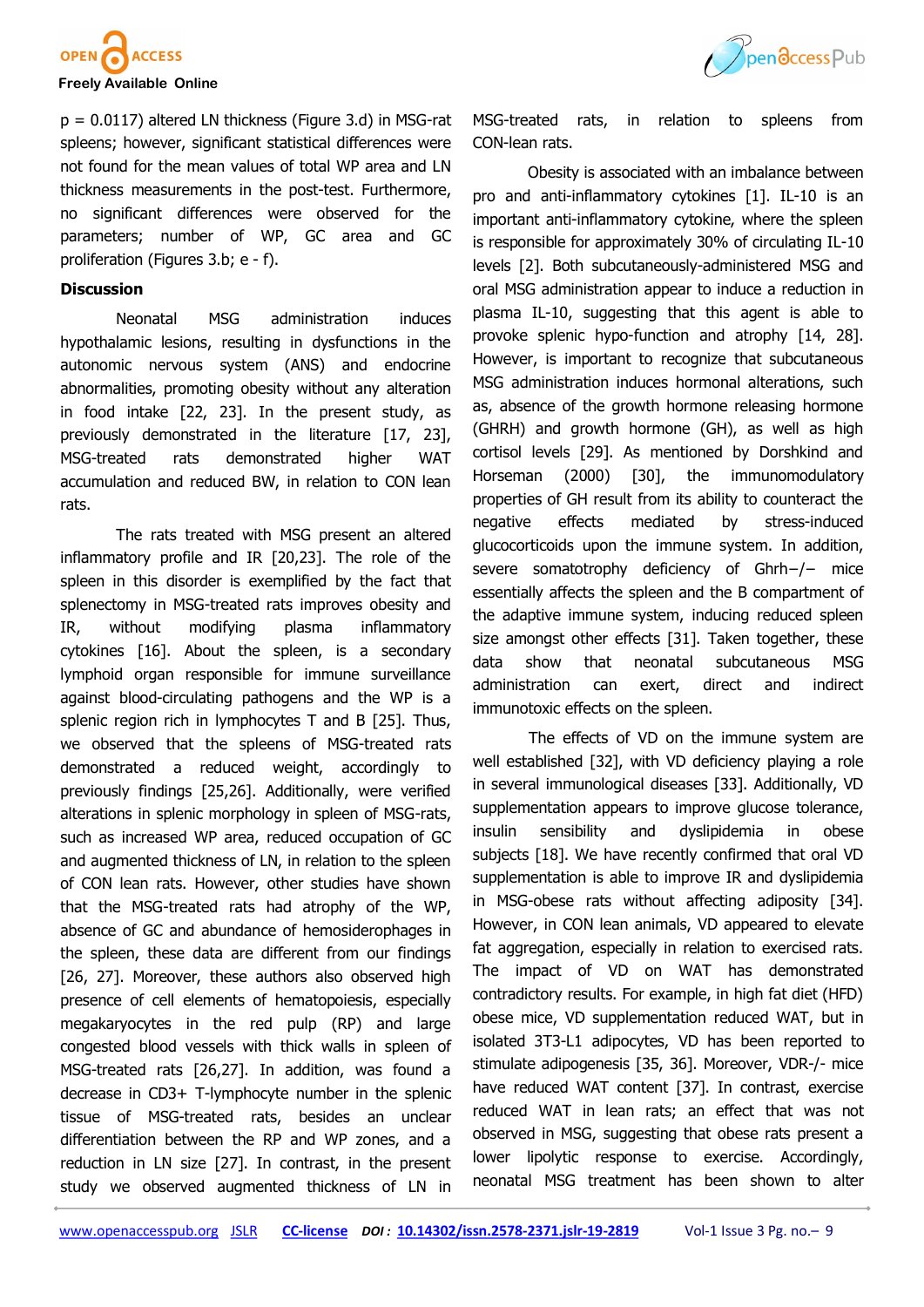

lipolysis in some fat depots [38].

Interestingly, we observed that VD supplementation promoted an augmentation in the WP area, as well as in the GC area, in spleens from CON lean rats, without altering histological aspects in spleens of MSG-obese rats. VD supplementation can elevate secretion of IL-2 and the proliferation index of T lymphocytes in the spleens of immunosuppressant mice [39] and, in HFD-obese mice, VD supplementation improves spleen morphology, inducing increased WP, with proliferation of LN and augmented immune activity in the spleen [33]. These, data suggest that VD supplementation was unable to attenuate or revert the splenic histological abnormalities induced by neonatal MSG treatment. However, changes, induced by VD, in spleen functionality cannot be disregarded. Jin et al. (2018) demonstrated that intraperitoneally-administered VD induced the infiltration of Treg cells in secondary immune organs, such as the spleen and lymphatic nodes [40]. Moreover, as mentioned, MSG-obese rats do not produce GH, but present excessive cortisol levels, events that could prevent the effects of VD on the spleen. Further studies are necessary to clarify these hypotheses in the MSG-obese model.

The role of exercise in metabolism is well established; exercise improves glucose and lipid homeostasis [10] and can modulate the immunological system [40]. Whether exercise has positive or negative effects on immune responses depends on the intensity, frequency and duration of exercise training [41,42]. Exercise stimulates the sympathetic nervous system (SNS) by inducing the release of catecholamines (adrenaline and noradrenaline) from the adrenal glands, and stimulates the direct action of noradrenaline in tissues innervated by post-ganglionic sympathetic neurons [42,43,44]. Importantly, the spleen is richly innervated by the SNS and noradrenaline (NE) exerts important immunomodulatory effects in splenocytes [10].

In the present study, CON lean-exercised rats presented augmented LN size, without change in spleen weight. Previous studies have demonstrated that exercise in rodents and humans [45,46] can reduce spleen weight, via an effect that appears to be dependent on exercise intensity [45]. Using a similar exercise training protocol as that applied herein, Shimojo



et al. (2019) recently demonstrated that swimming training reduces TNF-alpha production in the spleens of C57BL/6J male mice during endotoxemia [47]. Similar results were obtained by Chen et al. (2016) [48]. In this study, exercise dampened the secretion of inflammatory mediators, through partial inhibition of TLR4 and p-NF-κB, and activation of PI3K/p-Akt expression in the spleen. Moderate physical training can also abolish the effects of nutritional programming on splenic morphometry in adult rats [49]. In contrast, in MSG-treated rats, we observed that swimming training did not modify histological aspects of the spleen. Some studies have demonstrated that positive effects of exercise in immune system are dependent upon HPA activation [50]. Neonatal MSG treatment promotes disruption in the HPA axis, potential diminishing the benefits of exercise on the spleen.

Several nutritional strategies have been associated with exercise training, with the aim of improving physical performance or accelerating weight loss [51,52]. Moreover, prolonged exercise and heavy training are associated with depressed immune function; a condition improved by VD supplementation [51,53]. In the present study, the association of VD plus swimming training did not change body weight or WAT mass in either CON lean or MSG-obese rats. Aly et al. (2016) reported that regular moderate exercise training improves the effects of VD by enhancing vitamin D receptor (VDR) responsivity [53]. Moreover, Carillho et al. (2013) showed that, in obese or overweight humans, VD supplementation plus exercise elevates muscle potency, in association with an improved VD status and a reduction in waist circumference [54]. However, as demonstrated by Van den Heuvel et al. (2013), high intensity exercise exerts a greater impact on plasma VD levels [55]. The association of VD supplementation with physical exercise improves metabolic conditions in patients with MS, by maximizing the effects of exercise and should be recommended [54].

To date, no study has investigated the effect of the combination of exercise and VD on the spleen. We demonstrate, for the first time, that there was no additive effect of the association of exercise and VD supplementation on morphological aspects of spleen. In the spleens of CON lean rats, the isolated effects of exercise or VD were maintained. It should be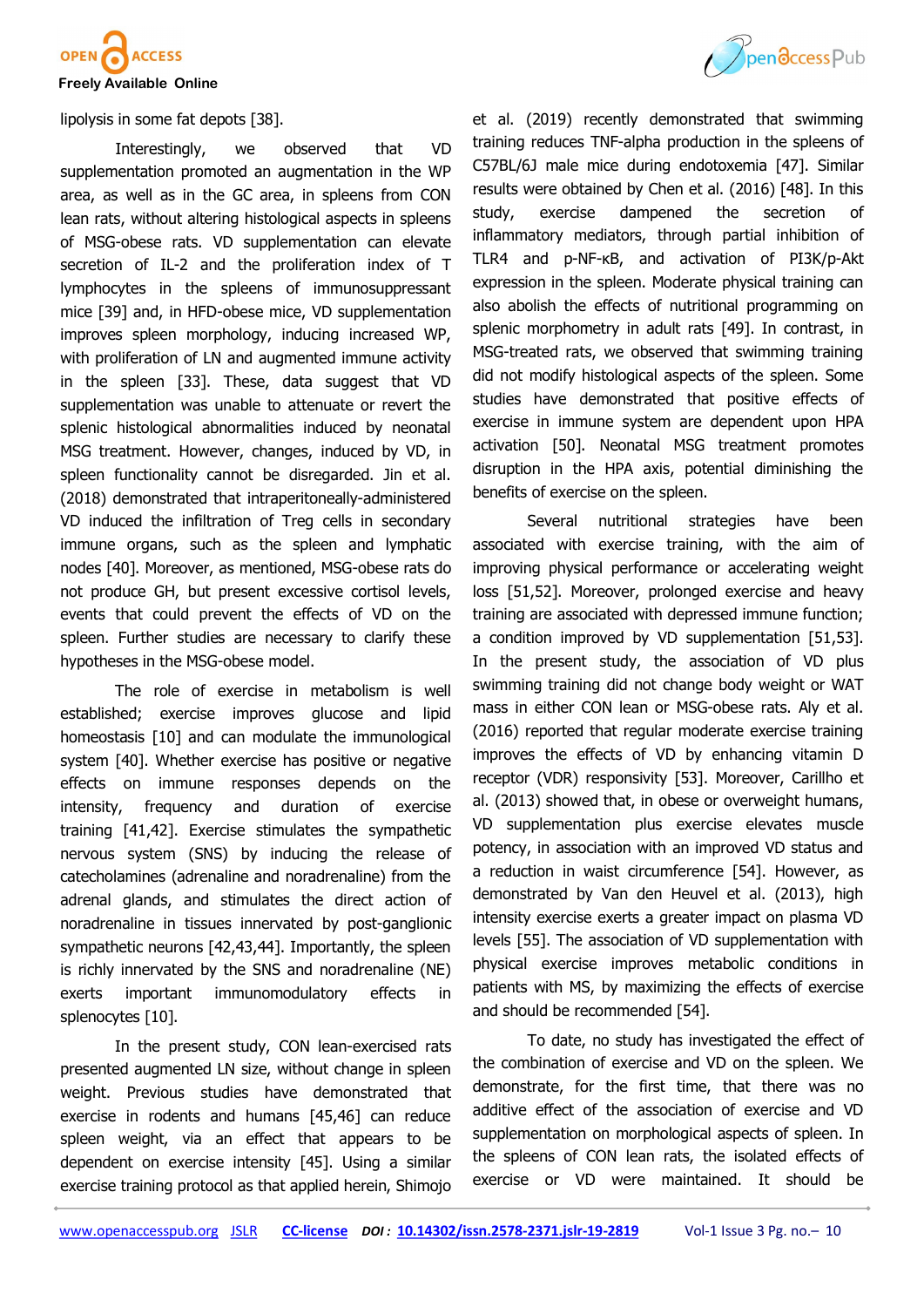



emphasized that both exercise and VD augmented the thickness of the LN, but this effect was not further exacerbated in VD-exercised rats, suggesting that pathways by which these effects are mediated may be similar. In contrast, while VD elevated the area of WP and the size of GC, exercise reduced the GC area as well as GC occupation, suggesting an antagonist impact on this parameter. Recently, forced swimming training was demonstrated to reduce WP and increase apoptotic index in splenocytes [55]. It is probable that immunological effects regulated by exercise are determined by SNS activity effects on the spleen, while the action of VD could be, at least in part, dependent upon VDR activation and modulation of other hormonal pathways, such as the action of glucocorticoids [53, 54, 56, 57].

# **Conclusion**

In summary, our data show that neonatal MSG treatment reduces spleen size, in association with an increase in WP area and LN thickness and a reduction in the GC region. Neither exercise nor VD supplementation were able to restore histological aspects in the spleens of hypothalamic obese rats. In contrast, in the spleens of control lean rats, isolated effects of exercise and VD were observed. Thus, both interventions augmented LN thickness, but VD alone elevated WP and GC area, while swimming training reduced GC area, indicating that different splenic pathways were modulated by exercise and by VD supplementation.

#### **Acknowledgments**

We wish to thank the Endocrinological Physiology and Metabolism Laboratory (LAFEM) research group, as well as to CAPES by scholarship of MSc thesis of Zoé Maria Guareschi and to the Laboratory of Tissue Biology and Reproduction of UNIOESTE.

## **Conflict of Interest**

There were no relevant conflicts of interest in this article.

#### **References**

1. Prado W, Lofrano M, Oyama L, Dâmaso A. (2009) Obesity and inflammatory adipokines: practical implications for exercise prescription. doi: 10.1590/ S1517-86922009000600012. Revista Brasileira de Medicina do Esporte. 15(5), 378-383.

- 2. Gotoh K, Inoue M, Chiva S, Shumasaki T, Ando H, Fujiwara, K et al. (2012) A novel anti-inflammatory role for spleen-derived interleukin-10 in obesity-induced inflammation in white adipose tissue and liver.doi: 10.2337/db11-1688. Diabetes. 61(8), 1994-2003.
- 3. Francisco V, Pino J, Campos-Cabaleiro V, Ruiz-Fernandes C, Mera A, Gonzalez-Gay MA, Gomez R, Gualillo O. (2018) Obesity, fat Mass and immune system: role for leptin.doi: 10.3389/ fphys.2018.00640.Frontiers in Physiology. 9(640),  $1 - 20.$
- 4. [Grineva E,](https://www.ncbi.nlm.nih.gov/pubmed/?term=Grineva%20EN%5BAuthor%5D&cauthor=true&cauthor_uid=23924693) [Karonova T,](https://www.ncbi.nlm.nih.gov/pubmed/?term=Karonova%20T%5BAuthor%5D&cauthor=true&cauthor_uid=23924693) Micheeva E, Belyaeva [O,](https://www.ncbi.nlm.nih.gov/pubmed/?term=Belyaeva%20O%5BAuthor%5D&cauthor=true&cauthor_uid=23924693) [Nikitina I.](https://www.ncbi.nlm.nih.gov/pubmed/?term=Nikitina%20IL%5BAuthor%5D&cauthor=true&cauthor_uid=23924693) (2013) Vitamin D deficiency is a risk factor for obesity and diabetes type 2 in women at late reproductive age.doi: 10.18632/ aging.100582.Aging. 5(7), 575-581.
- 5. Gomaa, A, El-Aziz, E. (2017) Vitamin D reduces high-fat diet induced weight gain and C-reactive protein, increases interleukin-10, and reduces CD86 and caspase-3. doi: 10.1016/ j.pathophys.2017.01.003. Pathophysiology. 24(1),  $31 - 37$ .
- 6. Schmidt A. (2015) Relação entre a deficiência de vitamina D e obesidade: uma revisão atual. Revista Brasileira de obesidade, nutrição e emagrecimento. 9, 207 – 212.
- 7. Barker T, Henriksen V, Martins T, Hill H, Kjeldsberg C et al. (2013) Higher serum 25-hydroxyvitamin d concentrations associate with a faster recovery of skeletal muscle strength after muscular injury.doi: 10.3390/nu5041253. Nutrients. 5(4), 1253-1275.
- 8. Wassner SJ, Li BJ, Sperduto A, Norman ME. (1983) Vitamin D Deficiency, Hypocalcemia, and Increased Skeletal Muscle Degradation in Rats. doi: 10.1172/ jci110947. The Journal of Clinical Investigation. 72 (1), 102-112.
- 9. Choi M, Park H, Cho S, Lee M, (2013) Vitamin D3 supplementation modulates inflammatory responses from the muscle damage induced by high-intensity exercise in SD rats. doi: 10.1016/j.cyto.2013.03.018. Cytokine. 63(1), 27-35.
- 10. Cannell J, Hollis B, Sorenson M, Taft T, Anderson J. (2009) Athletic performance and vitamin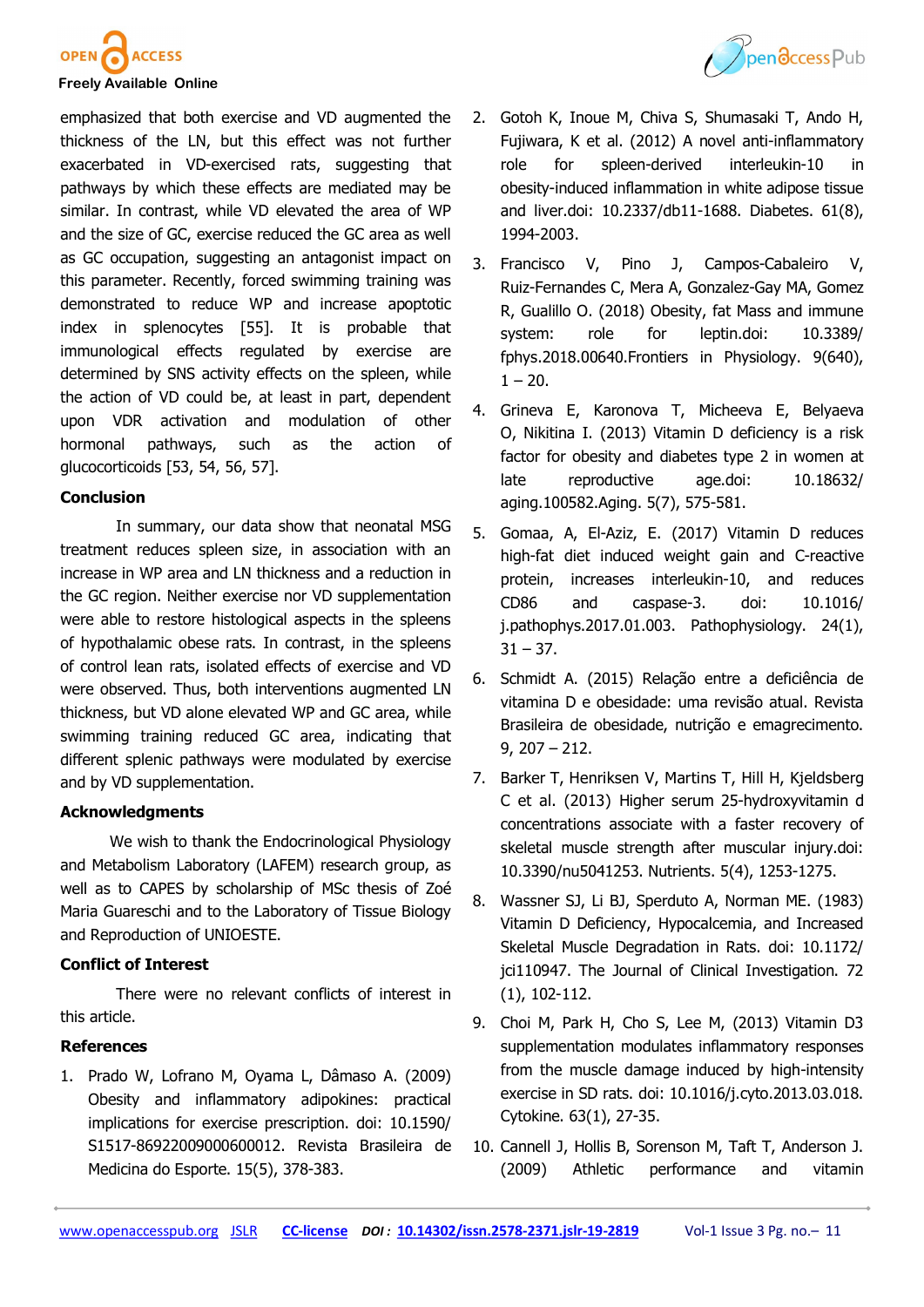

D.doi:10.1249/MSS.0b013e3181930c2b. Journal of the American College of Sports Medicine. 41(5), 1102–1110.

- 11. Woods J, Lu Q, Lowder T. (2000) Exercise-induced modulation of macrophagefunction.doi:10.1046/ j.1440-1711.2000.00960.x. Immunology and Cell Biology. 78(5), 545–553.
- 12. Andreazzi A, Scomparin D, Mesquita, F, Balbo S, Gravena C et al. (2009) Swimming exercise at weaning improves glycemic control and inhibits the onset of monosodium L-glutamate-obesity in mice. doi: 10.1677/JOE-08-0312.Journal of Endocrinology. 201(3), 351–359.
- 13. Chen W, Chen Z, Xue N, Zheng Z, Li S, Wang L. (2013) Effects of CB1 receptor blockade on monosodium glutamate induced hypometabolic and hypothalamic obesity in rats. doi: 10.1007/s00210- 013-0875-y.Naunyn-Schmiedebergs's Archives of Pharmacology. 386(8), 721 – 732.
- 14. Hassan Z, Arafa M, Soliman W, Atteia H, Al-Saeed H. (2014) The Effects of Monosodium Glutamate on Thymic and Splenic Immune Functions and Role of Recovery: Biochemical and Histological study.doi: 10.4172/2157-7099.1000283. Journal of Cytology & Histology. 5(6) 283.
- 15. Krause C, Sarkar D, Walter M, Shi Y et al. (2004) Interleukin-10 and related cytokines and receptors. doi:10.1146/annurev.immunol.22.012703.104622. Annual Review of Immunology. 22, 929-979.
- 16. Leite N, Montes E, Fisher S, Cancian C, Oliveira J et al. (2015) Splenectomy attenuates obesity and decreases insulin hypersecretion in hypothalamic obese rats.doi: 10.1016/j.metabol.2015.05.003. Metabolism Clinical and Experimental. 64, 1122 – 1133.
- 17. Marcotorchino J, Gouranton E, Romier B, Tourniaire F, Astier J et al. (2012) Vitamin D reduces the inflammatory response and restores glucose uptake in adipocytes.Molecular Nutrition & Food Research. 56(12), 1771-1782.
- 18. Marcotorchino J, Tourniaire F, Astier J, Karkeni E, Canault M et al. (2014) Vitamin D protects against diet-induced obesity by enhancing fatty acid oxidation.doi: 10.1016/



j.jnutbio.2014.05.010. Journal of Nutritional Biochemistry. 25(10). 1077 – 1083.

- 19. Grassiolli S, Gravena C, Mathias P. (2007) Muscarinic  $M<sub>2</sub>$  receptor is active on pancreatic islets from hypothalamic obese rat. doi: 10.1016/ j.ejphar.2006.11.022. European Journal of Pharmacology.  $556(1 - 3)$ ,  $223 - 228$ .
- 20. Sadek M, Shaheen H. (2014) Biochemical efficacy of vitamin D in ameliorating endocrine and metabolic disorders in diabetic rats. doi: 10.3109/13880209.2013.854812Pharmaceutical Biology 52(5), 591-596.
- 21. Leite N, Ferreira T, Rickli S, Borck C, Mathias P et al. (2013) Glycolytic And Mitochondrial Metabolism In Pancreatic Islets From Msg-Treated Obese Rats Subjected To Swimming Training.doi: 10.1159/000343365. Cellular Physiology And Biochemistry. 31(2-3), 242 – 256.
- 22. Macho L, Fickova M, Jezova D, Zorad S. (2000) Late effects of postnatal administration of monossodiumgluatamate on insulin action in adult rats. PMID: 10984075. Physiological Research. 49  $(1)$ , 79 – 85.
- 23. Diemen V, Trindade E, Trindade M. (2006) Experimental modeltoinduceobesity in rats. doi:10.1590/S0102-86502006000600013. Acta Cirurgica Brasileira. 21(6), 425-29.
- 24. Elfers C, Ralston M, Roth C. (2011) Studies of different female rat models of hypothalamic obesity. doi: 10.1515/jpem.2011.098. Journal of pediatric endocrinology & metabolism. 24(3-4), 131–137.
- 25. Altunkaynak B, Ozbek E, Altunkaynak M. (2007) A stereological and histological analysis of spleen on obese female rats, fed with high fat diet. PMID: 17334458. Saudi Medical Journal. 28(3), 353-357.
- 26. Milan C, Snezana C, Pavlovic V, Zorica J, Gordana T. (2005) Histopathological changes In spleen of rats treated with monosodium glutamate. Acta Facultatis Medicae Naissensis. 22, 191-194.
- 27. Charles I, Kayode B, Kingsley A, Ebenezer I, Peace E. (2017)Spleen Histological Changes Following Monosodium Glutamate Ingestion in Adult Male Wistar Rat. Advances in Biomedical Sciences. 2(1), 1-5.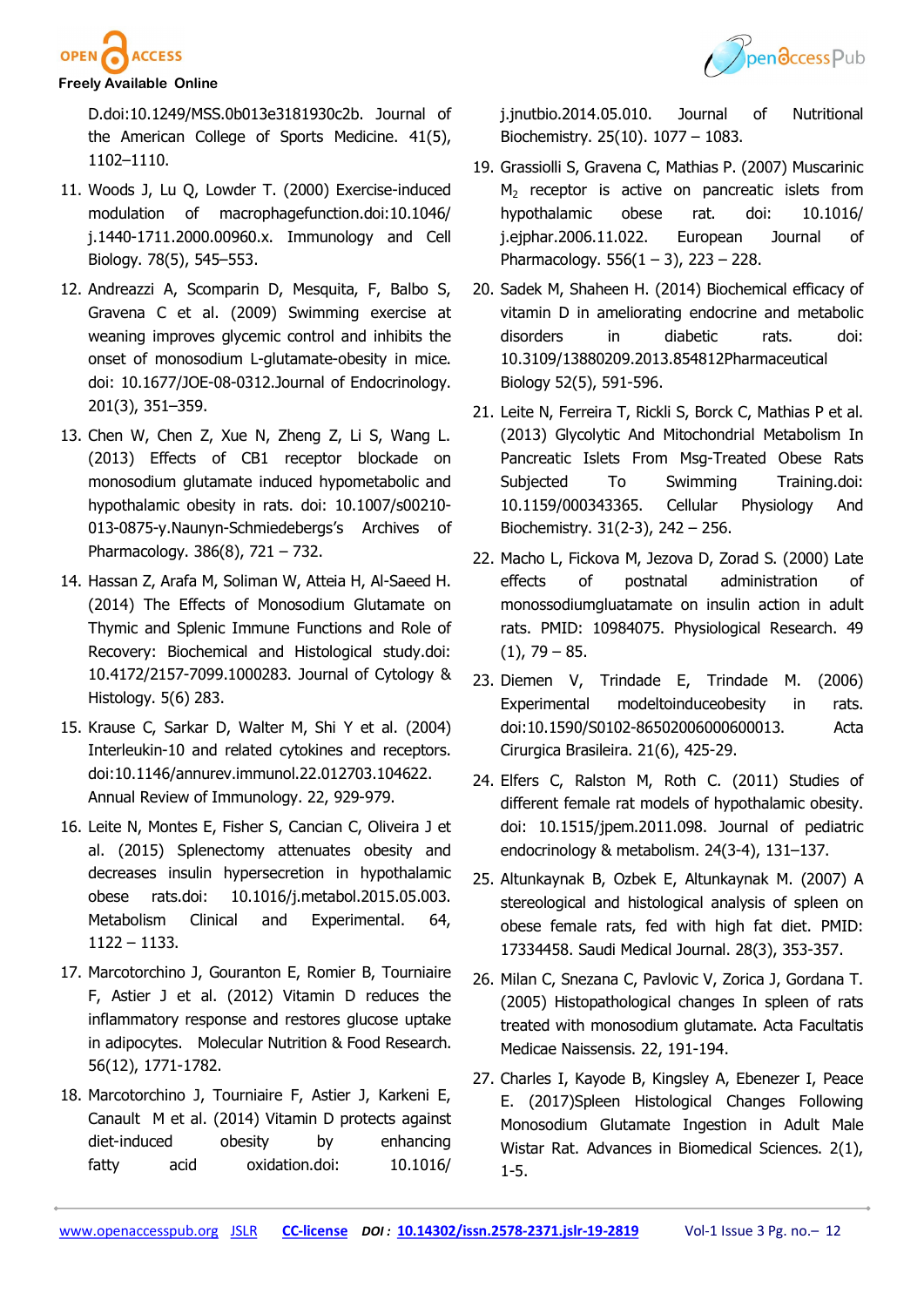



- 28. Falalyeyeva TM, Leschenko IV, Beregova TV, et al. (2017) Probiotic strains of lactobacilli and bifidobacterial alter pro- and anti-inflammatory cytokines production in rats with monosodium glutamate-induced obesity.doi: 1 0.15407/ fz63.01.017. Fiziologichnyi Zhurnal, 63(1), 17-25.
- 29. Nobre J, Lisboa P, Carvalho J, Martins M, Vargas S et al.(2018) Leptin blocks the inhibitory effect of vitamin D on adipogenesis and cell proliferation in 3T3-L1 adipocytes. doi: 10.1016/ j.ygcen.2018.01.014. General and Comparative Endocrinology. 266, 1-8.
- 30. Dorshkind K, Horseman N. (2000) The roles of prolactin, growth hormone, insulin-like growth factor-I, and thyroid hormones in lymphocyte development and function: insights from genetic models of hormone and hormone receptor deficiency.doi: 10.1210/edrv.21.3.0397.Endocrine Reviews 21(3) 292–312.
- 31. Bodart G, Farhat K, Renard-Charlet C, Becker G, Plenevaux A et al. (2018) The Severe Deficiency of the Somatotrope GH-Releasing Hormone/Growth Hormone/Insulin-Like Growth Factor 1 Axis of Ghrh-/- Mice Is Associated With an Important Splenic Atrophy and Relative B Lymphopenia. doi:10.3389/fendo.2018.00296. Frontiers in Endocrinology. 9, 296.
- 32. Tarantino G, Savastano S, Capone D, Colao A. (2011) Spleen: A new role for an old player? doi:10.3748/wjg.v17.i33.3776. World Journal of Gastroenterology. 17(33), 3776-3784.
- 33. El-Fakhri N, McDevitt H, Halsey C, Ahmed S. (2014) Vitamin D and its effects on glucose homeostasis, cardiovascular function and immune function.doi: 10.1159/000357731. Hormone Research in Pediatrics. 81(6), 363-378.
- 34. Guareschi ZM, Valcanaia AC, Ceglarek VM, Hotz P et al (2019) The effect of chronic vitamin D supplementation on adiposity and insulin secretion in hypothalamic obese rats. doi: https:// doi.org/10.1017/S0007114519000667. British Journal of Nutrition. 1-27.
- 35. Kong J, Li Y. (2006) Molecular mechanism of 1, 25-dihydroxyvitamin D3 inhibition of adipogenesis in 3T3-L1 cells. doi:10.1152/

ajpendo.00410.2005.American Journal of Physiology Endocrinology and Metabolism. 290(5), 916–924.

- 36. Mahajan A, Stahl CH (2009) Dihydroxy-cholecalciferol stimulates adipocytic differentiation of porcine mesenchymal stem cells. doi:10.1016/j.jnutbio.2008.05.010. Journal of Nutrition and Biochemistry**.** 20(7): 512-20.
- 37. Vangoitsenhoven R, Wolden-Kirk H, Lemaire K,Verstuyf A, Verlinden L et al. (2016) Effect of a transcriptional inactive or absent vitamin D receptor on beta-cell function and glucose homeostasis in mice.doi: 10.1016/j.jsbmb.2016.02.011.The Journal of Steoroid Biochemistry and Molecular Biology.164, 309-317.
- 38. Cheung W, Lee C, Wong C. (1988) Neonatal monosodium-L-glutamate treatment reduced lipolytic response of rat epididymal adipose tissue.doi: 10.1016/0306-3623(88)90154-1. General Pharmacology.19(4), 507-512.
- 39. Wang Z, Wang Y, Xu B, Liu J, Ren Y et al. (2016) Vitamin D improves immune function in immunosuppressant mice induced by glucocorticoid. 10.3892/br.2016.817. Biomedical Reports. 6(1), 120-124.
- 40. Jin W, Cui B, LiP, Hua F, Lv X et al. (2018) 1, 25-Dihydroxyvitamin D3 protects obese rats from metabolic syndrome via promoting regulatory T cell-mediated resolution of inflammation.doi: 10.1016/j.apsb.2018.01.001. Acta Pharmaceutica Sinica, 8(2):178–187.
- 41. Northoff H, Berg A. (1991) Immunologic mediators as parameters of the reaction to strenuous exercise.doi: 10.1055/s-2007-1024743. International Journal of Sports Medicine, 9–15.
- 42. Prestes J, Foschini D, Donatto F. (2006). Efeitos do exercício físico sobre o sistema imune.doi: 10.13037/rbcs.vol4n7.448. Revista de Atenção à Saúde. 7.
- 43. Pedersen B, Steensberg A. (2002) Exercise and hypoxia: effects on leukocytes andinterleukin-6 – shared mechanisms. doi: 10.1249/01.MSS.0000041387.61286.2B. Medicine & Science in Sports & Exercise. 34, 2004-2012.
- 44. Arlt W, Hewison M. (2004) Hormones and immune